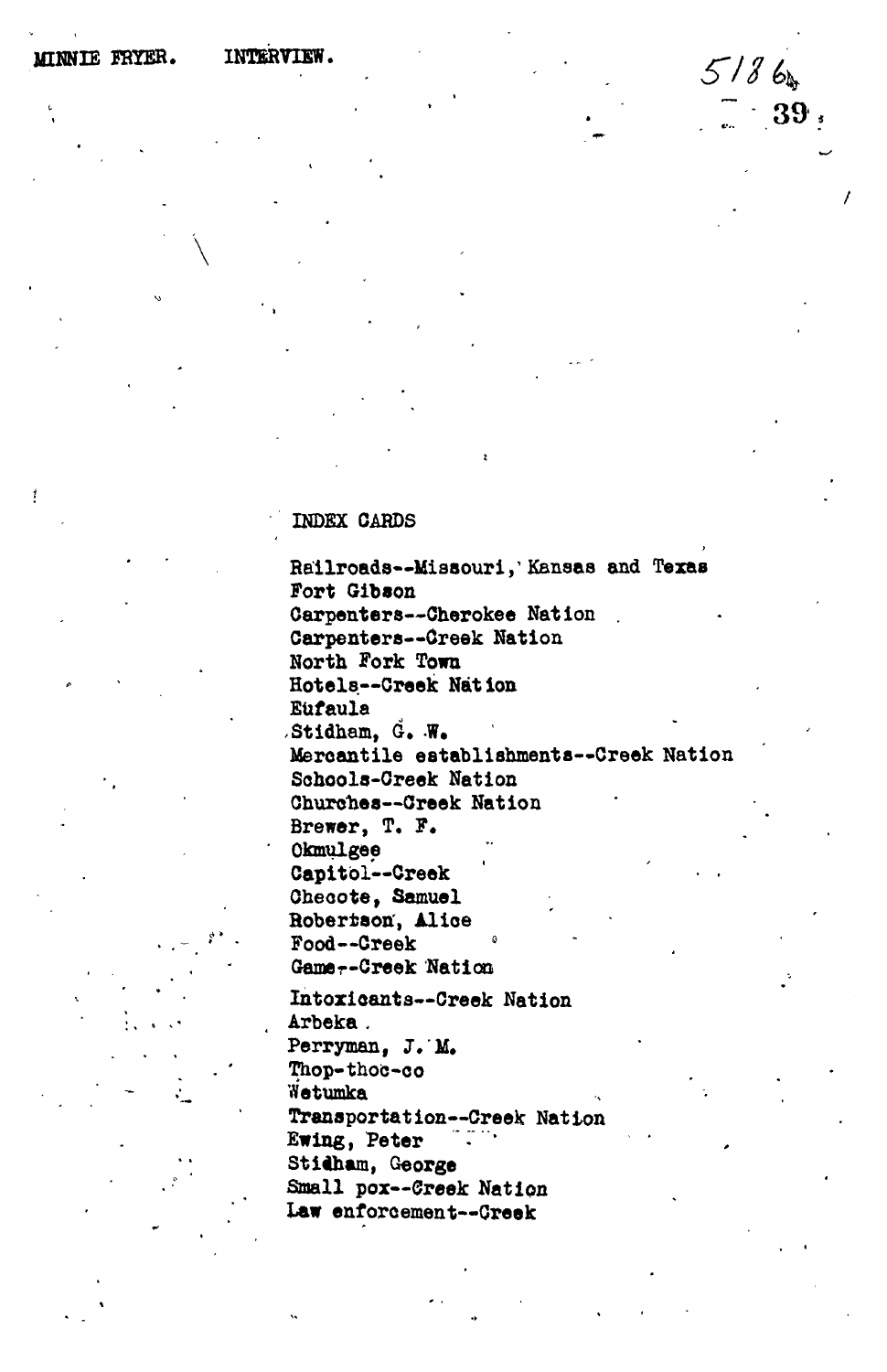$\delta$ , Finigin, Minnie

(Interview given by Mrs. Minnie Fryer Finigan, to Miss **Ella Bobineon, field worker, February 4,1937)**

> **' ' ' ' EXPERIENCES OF A PICNEER TEACHER ••**

**:**

**/ \* Mrs i Minnie Fryer Finigen South Seventh Musk ogee, Oklahoma.** 

 $\boldsymbol{3}^{"}$ 

40

I was born in New Boston Illinois, 1865. My parents • • > . *,*  **were William Gage, and Elizabeth Fryer.\* When I was e very small child, we moved to Kansas, making the trip by** wagon. We lived there until 1872, when my father, who was a skilled mechanic, came to the Indian Territory. The M. K. & T. railroad, was building through the territory at **that time and my fattier was sure of securing a large portion** of the work required. He built the station house, at **Gibson station, Indian Territory, From'there he went to** North Fork Town, on the Canadian river. There he took charge of a saw mill where the lumber was sawed for all buildings in that part of the country. He'lived there **far SOUB time, boarding with a ftfj.1 blood Indian woman,** known as Aunt Polly. It was a very small village, had two stores, a post-office, and a half a dozen houses. He **sent for his family and we went there to live\*** *At* **that** time Eufaula was beginning to build. He'was given a contract for several good buildings which were all built **of native stone, among them, was the store building of** Judge G. W. Stidham and Captain Grayson. I attended a private school there, taught by Rev. MoGee, a Presbyterian Minister. Rev. T.F.Brewer was Superintendent of Asbury Mission. a Manuel Training School. lust north of Bufaula —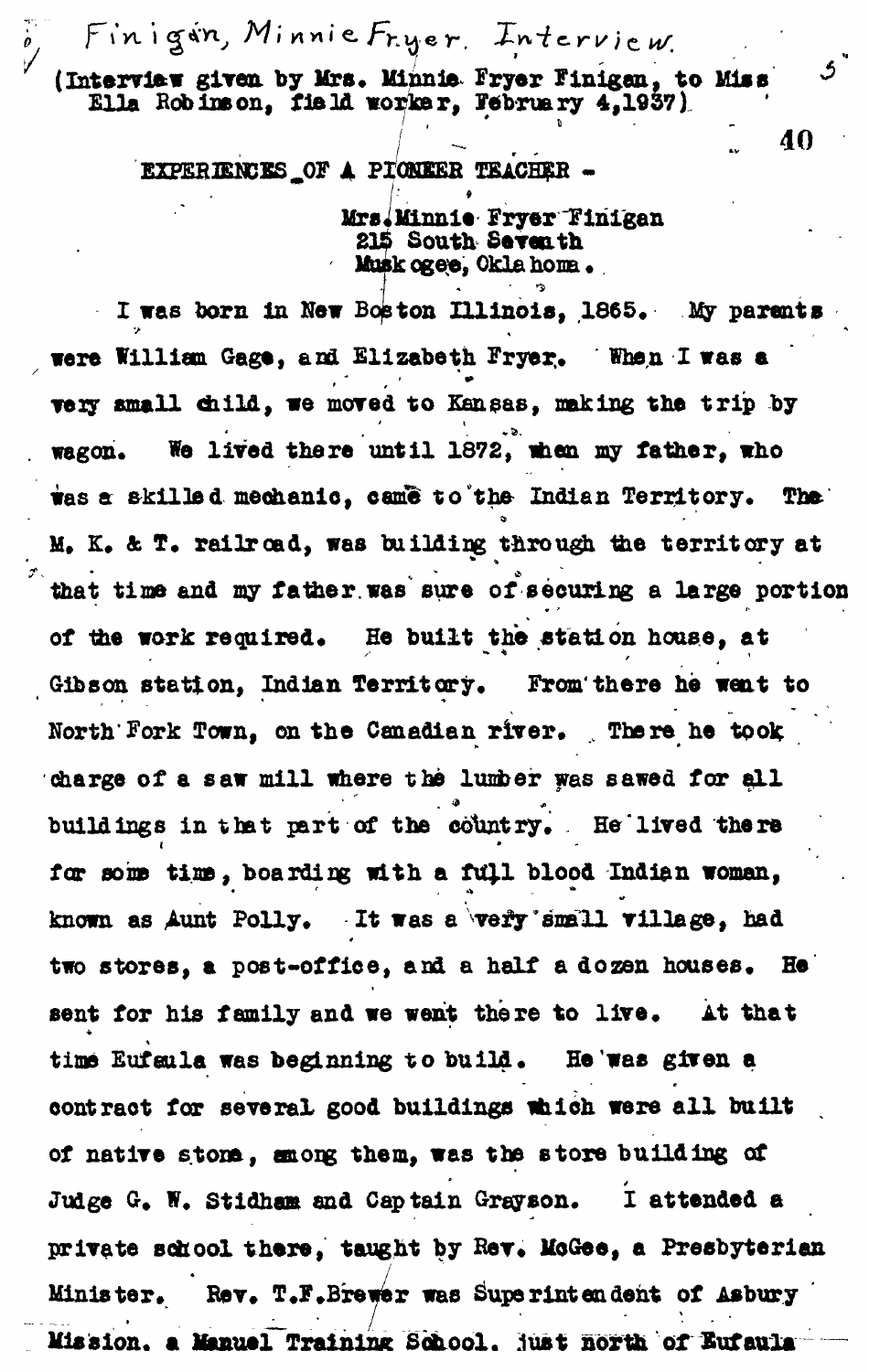**' -2 -**

about two miles. We often went up there to church, "Tha **was my first acquaintance with Rev. Brewer, and our friend**ship lasted through our entire life. When I was twelve years old, we moved to Okmulgae, where my father had a contract to erect the Creek<sub>s</sub>Council House there, which is now **e tend ing. Sam Cheoote was Chief of the Creeks at that** time. As it was the law, that no white man could be employed **in the Indian Territory, without a permit from tha Creek Government, but'Chief Cheoote extended my father the privilege of bringing in white laborers to work on the building, without securing the permit, as there were no skillsd\* laborers** among the Indians at that time and that was quite necessary. **We children attended school there with the Indian children, my, father paying tuition for us.. After two** *ye&rs,* **I went to Parsons, Kansas and attended High School\* My brother** George lived there and I boarded with he and his wife. I **then returned to Eufaule and took a special course in higher** subjects, given by Prof. McIntyre. Captain Grayson, seeing **the need of special school work in Eufaula at that time, se~** cured this teacher in the East. It was from him that I got my first inspiration to teach. I ten went to Okmulgee and attended the Teachers Institute during the summer and applied for a school. The Teachers had to pass an examination which **was given orally. I remember Miss Alice Robertson was there** and sat just in fromt of me and I will say here, that she passed a 100% perfect examination. Had it not of been for the encouragement she gave me, I perhaps would have failed just through fright; however, I passed and was assigned a **. i**

**through fright, however.** *X* **passed and was assigned a** *r* **j**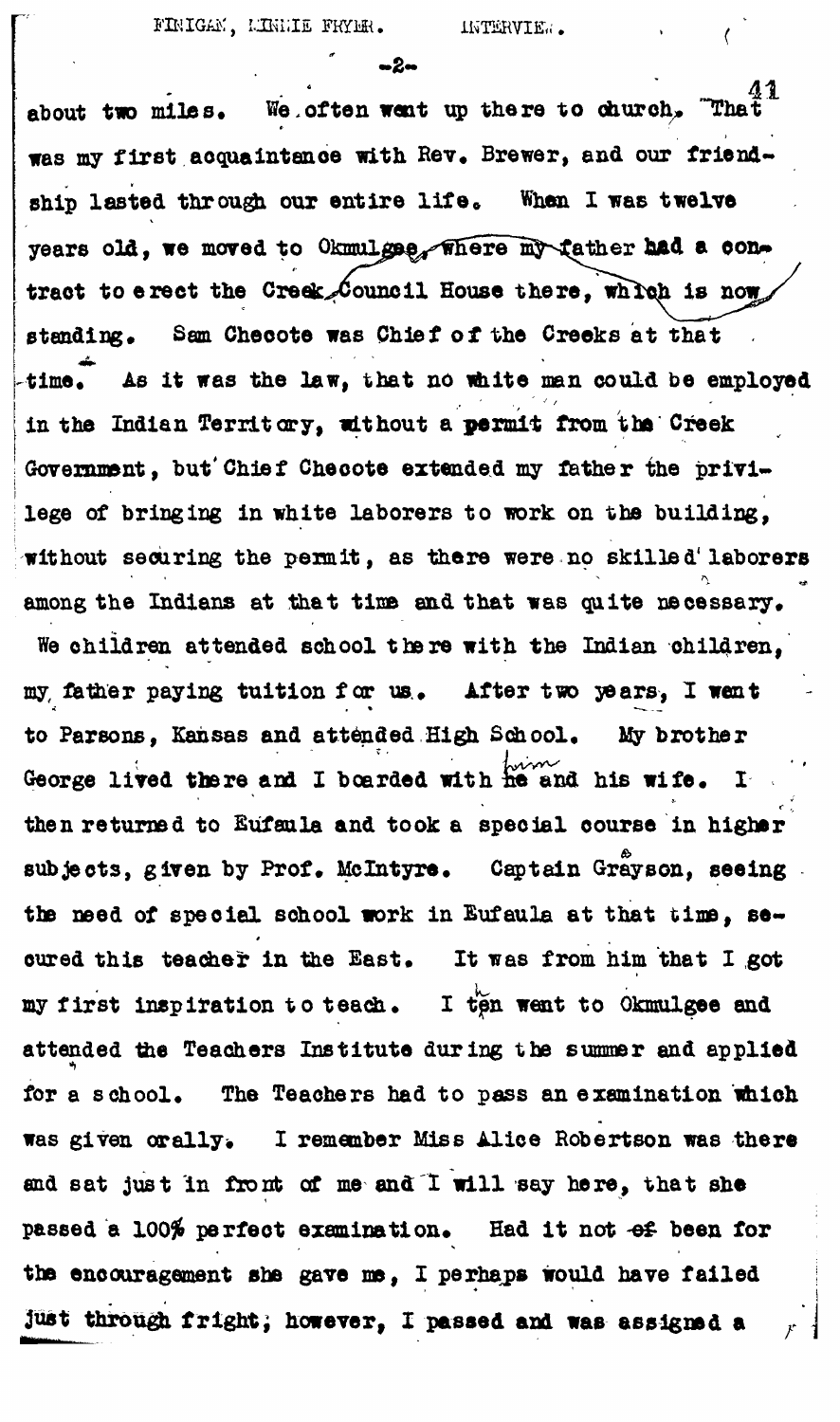-\*; • • .

**sohool. I had just passed my 80th year. My first,** 42 school was in the country, eight miles north of Wetumka. **It was in a full^blood neighborhood and the family with** whom I boarded, could not speak a word of English. I **began teaching the children through object lessons and in that way, they learned English words. We had only Indian food, sofka and blue-dumplings and corn bread. Had it not been for the wild game., I would have gone** hungrier than I did, but we had Venison, Quail, Wild Turkey **end occasionally they killed a hog. jThe way in which the** food was cooked, worried me most. My mother would send me a cake when it was possible. I received \$40 per month salary and was paid every two and a half months. You **can imagine with what joy I received my first hundred dollars\* I paid eight dollars a month for board, which** was the usual price. I roomed with one of the girls in the family. Occassionally the young Indian boys would **come by when they had been drinking and scare us almost to death. One- night, we al l got so frightened, that we left** the house and stayed in the field all night. I only taught there one year. The next year I was sent to Arbeka, which was not a town, but a community. I boarded with a good Christian family, named Morrison. They were much more enviting and I had a pleasant time for two years. J. M. Perryman, was Superintendent of schools at that time. As **he seemed to think I was the one to do pioneering school** work in isolated districts and as I was always willing to try **withing once, he sent me to a place forty miles west of** 

**anything once, he sent me to a place forty miles west of**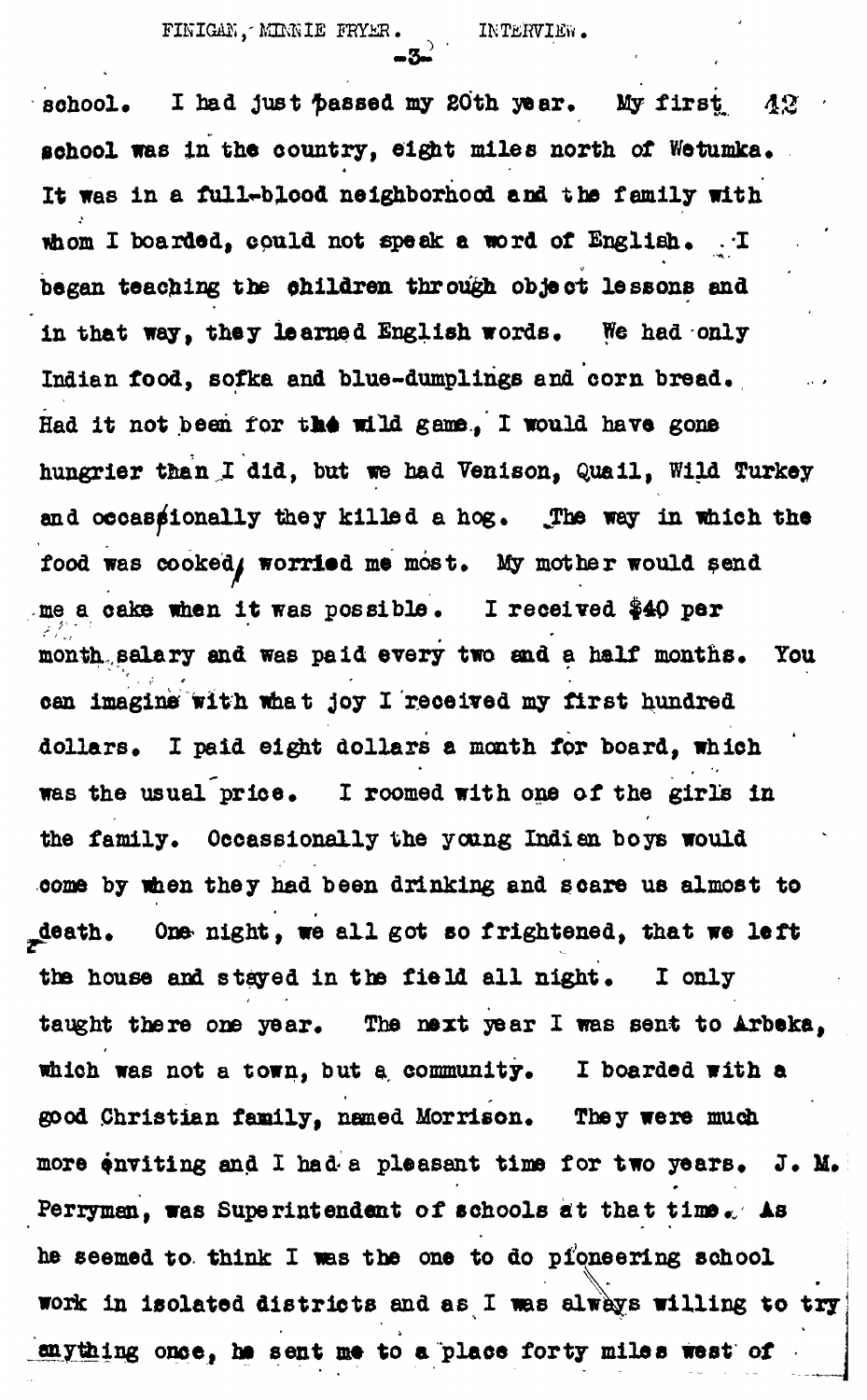43 Eufaula, oailed Thop-thoo-oo, That was also **a** community and only received it every two or three weeks. That was  $\epsilon$  the hardest place I ever staved. The family where I  $\epsilon$  $\frac{1}{\sqrt{2}}$  ever stayed  $\frac{1}{\sqrt{2}}$  . The family where  $\frac{1}{\sqrt{2}}$  . The family where  $\frac{1}{\sqrt{2}}$ boarded were full-bloods and I nearly went orazy for some. one with whom I could talk English. I again had to room with one of the girls and when company oame, they, would put them in our room too. One morning I awake and say a pair of men's boots sitting under the other bed. We covered up our heads and kept still. It proved to be the husband of a friend of mine, who was passing through the country. While I was staying there, one Saturday, a white boy driving an ox team, came from across the creek and said that his mother wanted me to go over and spend the day. As I was so lonely for someone that I could talk English with, I decided to go. although he was anything but an attractive person. On the way over, a storm came on and he swore at the oxen and prodded them with a stick. T was thoroughly frightened bu could do nothing but go on. His family was about the most degraded white folks I have ever seen but I made the best of it. It rained so much, that the creek got past fording and I had to stay for three days. Then the woman loaned me. a cotton checked dress and I tied my clothing around my new a cotton checked dress and I tied my clothing around my and with the boy, started on horseback to my boarding place. **/"- ' • • ' ' •• \* \* r**  $T_{\text{max}}$  ,  $\frac{1}{2}$  woman to  $\frac{1}{2}$  would put a little between  $\frac{1}{2}$ my teeth, my head wouldn't feel dizzy when we crossed the creek. As bad as my boarding house was, I was glad to get creek  $\alpha$  as my boarding house was glad: to get as  $\alpha$  was glad: to get  $\alpha$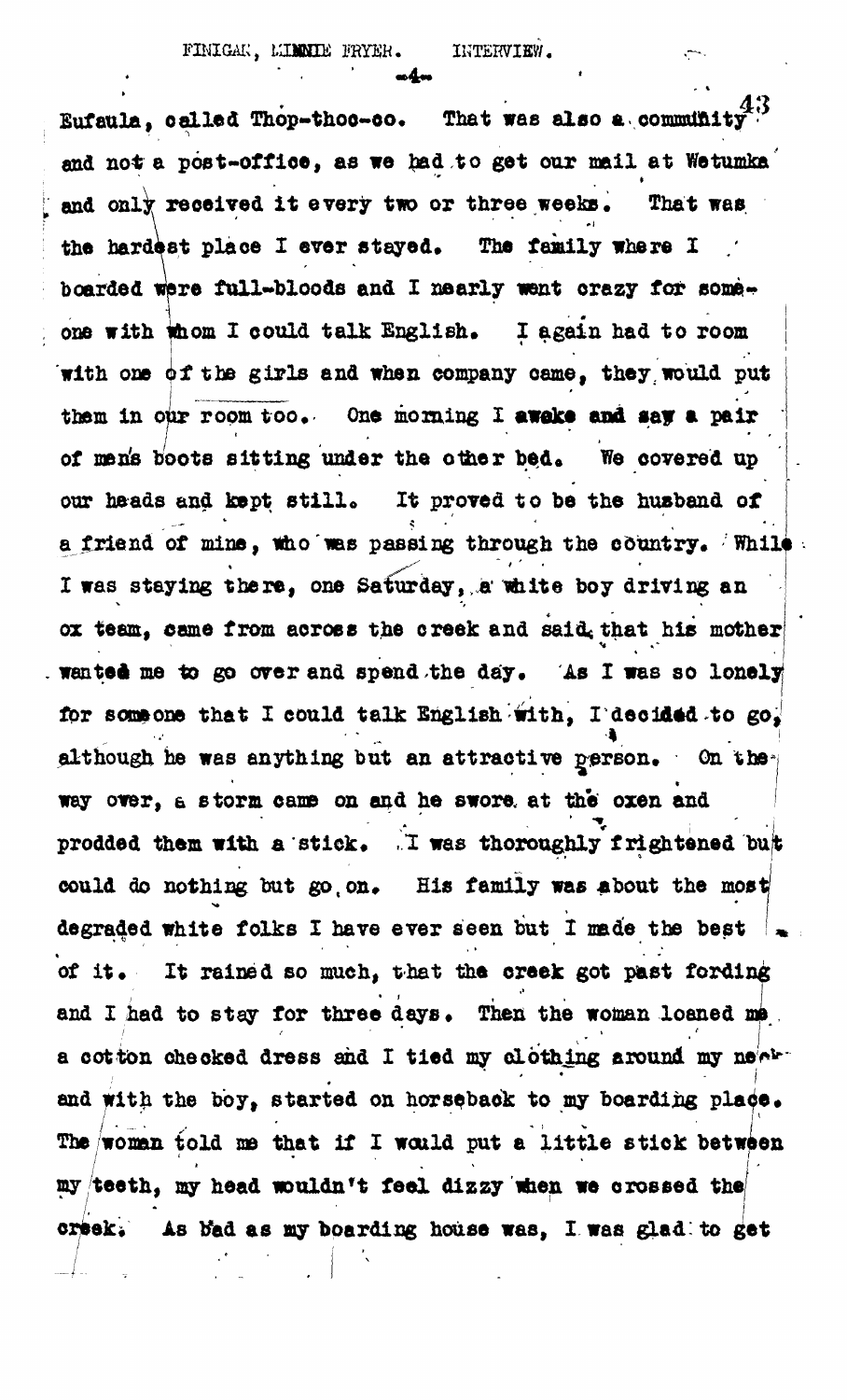## FINIGAN, MINNIE FRYER. 5- INTERVIEW.

**gee to**  $\mathcal{L} \left( \mathcal{L} \right)$  -defined by the set of  $\mathcal{L} \left( \mathcal{L} \right)$ **home**. At the end of the teim<sup>3</sup> anen I sent to our attend the Institute, Mr. Perryman was surprised to-see<sup>1</sup> in looking so badly. He said he would give me a better place and assigned me to a school, three miles west of Eufaula. **I boarded in town and rode horseback each day\* ' That was** a fine community and the people were of the highes<sup>t</sup> type **of Indians, In all the places I taught, the school houseswere log structures and not at all comfor kable and I had to walk a mile and a half and two mile8<sup>0</sup> often had to get** my own wood. After teaching that school for a year, they **sent ma to Coweta Boarding School, where Peter Swing was** Superintendent. I filled the place as **Matron and assisted in many other ways, helping with the programs. As I was abie to play the piano, I was never at a loss for something** to do, as the Indian children, were very fond of music. **Sunday afternoons were taken up in singing and I wlweys** played for them. In 1895 I was transferred to the Eufaula **Hoarding School.** George Stidham was the Superintendent **t'that tins\* On June 25,1896 I was married to Charles** H. Finigan, where he lived and where he died in 1921. Since

death I was employed in Social Service work.

**Looking over my past work in the territory, it stands out destinctly in my mind that even in the most uncomfortable** *"* **i circumstances, I bad the feeling of not being afraid of anything, with the exceptions of a few drunken boys occae- - sionally. I often waited alone to my school, a distance of perhaps two miles, with no thought of danger, something** I would not think of doing now. When we lived in Okmulgee,